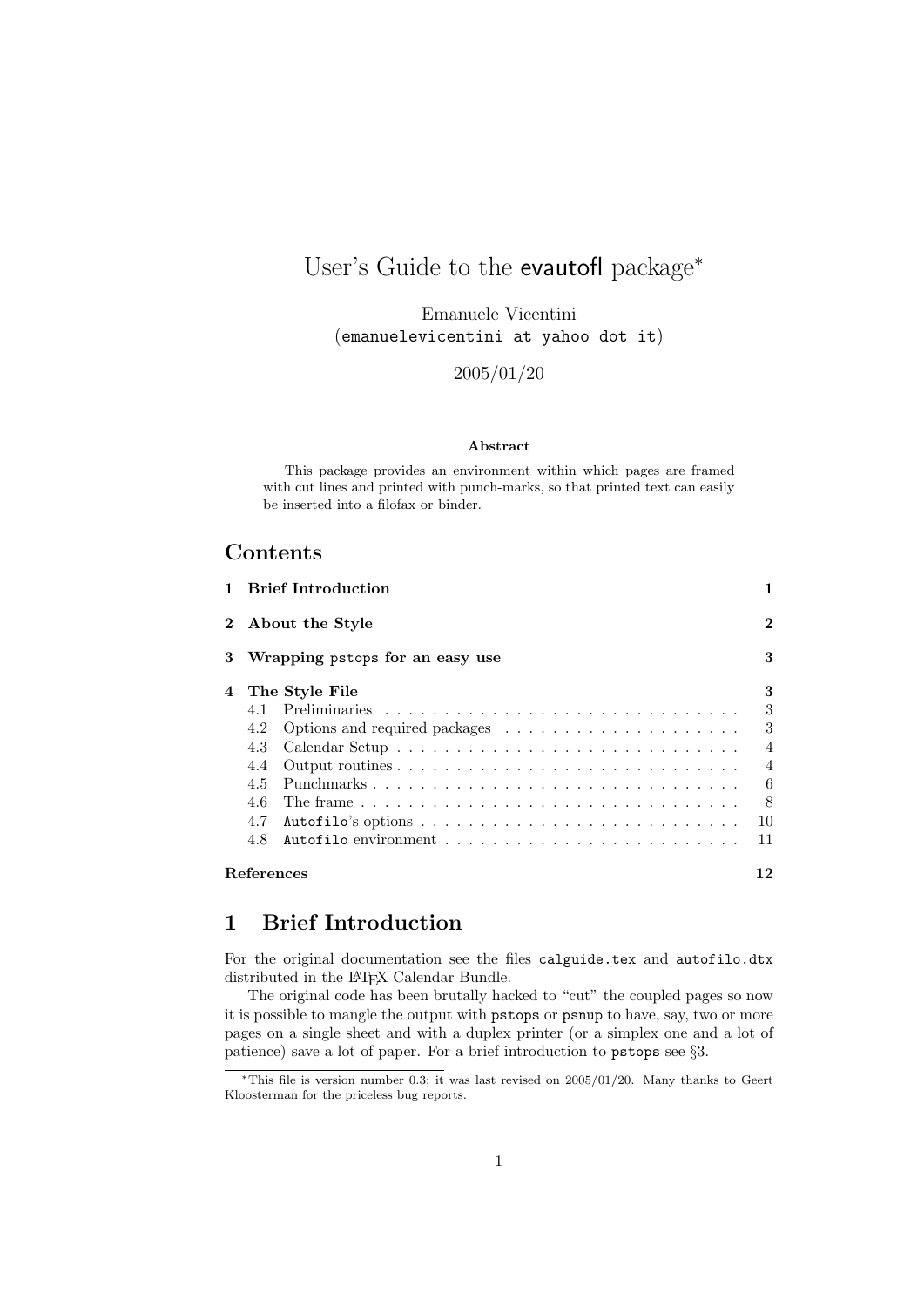This manual is typeset according to the conventions of the LAT<sub>EX</sub> DOCstrate utility which enables the automatic extraction of the LAT<sub>EX</sub> macro source files [GMS94].

### 2 About the Style

This style provides a rough solution to the design problem it addresses, but it does work. Pages are always printed in landscape, rotated using the lscape package from the graphics bundle, and centered on the physical paper<sup>1</sup>. It accepts two options, twocolumn (the default) and fourcolumn.

The style provides an environment called autofilo. Most often, users of this package will be style authors who want to incorporate it into other environments that do more specific things. Because autofilo accepts several keyval-style parameters, style authors may have a use for documentation for those optional parameters. So here is some sample documentation:

- punchcluster Most filofaxes have two or or more clusters or groups of punches to hold the pages in place. This option sets the number of punches in each cluster. The default is three.
- intraspace This governs the space between punchouts within a group. The default is 19.25mm.
- punchgroups This option sets the number of groups of punches. The default is two groups.
- interspace This option sets the distance between the groups of punches. The default is 51.25mm.
- pageheight This fixes the height of a filofax page (not the physical paper on which it is printed). The default is 172mm.
- pagewidth This fixes the width of an individual page. The physical printed area will be twice this figure. The default is  $95mm$ , for a  $190mm$  printed area.
- grip This adjusts the distance from the edge of the page to the outer edge of the punchouts. Defaults to 5mm.
- punchmargin This adjusts the distance from the edge of the text to the inner edge of the punchouts. Defaults to 2mm.

punchpoints Size, in points, of punchouts<sup>2</sup>. Defaults to 15.

topspace Gap between top of filofax page and top of text page.

bottomspace Gap between bottom of filofax page and bottom of text page.

<sup>&</sup>lt;sup>1</sup>As a technical note, the frame itself is not rotated, because it is inserted independently of the output boxes controlled by the LATEX output routine. The output modes (two-column, and a hacked-together four-column mode) have been modified to understand blocks of text as \hboxes to be laid atop one another, rather than as \vboxes to be set alongside one another.

<sup>2</sup>Please, note that the original documentation reads punchsize but the option name is really punchpoints. Also, take care to write no dimension specification after the number.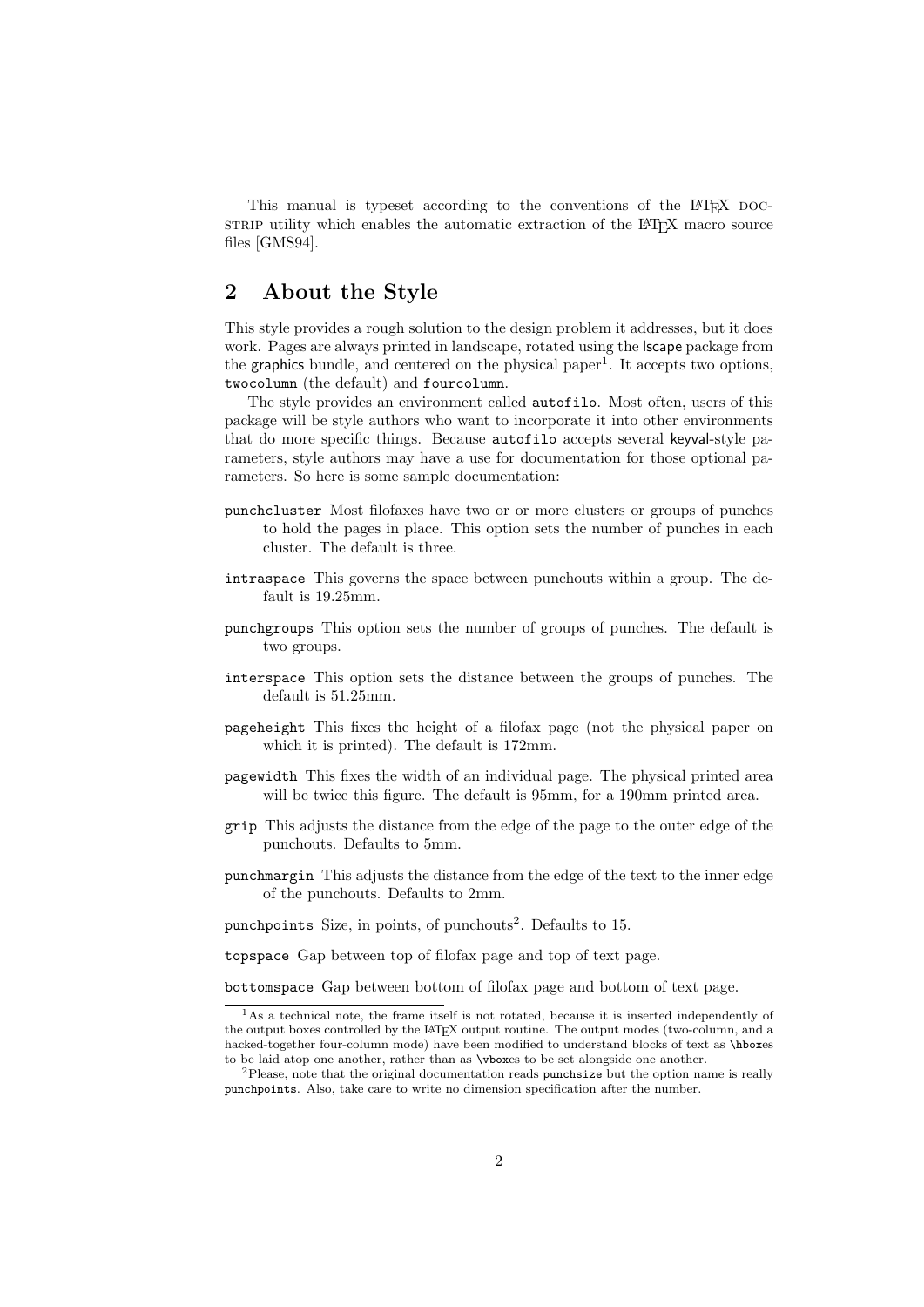- jawspread If set to a positive length, this places a set of rules the width of the punchmarks on either side of each punchhole, centered on its center and spread the distance specified. This can be useful as a guide with some onehole punches that are designed to be used "blind".
- jawline Sets the width of the lines used to make jawmarks. The default value is 0.4pt.

### 3 Wrapping pstops for an easy use

Courtesy of Geert Kloosterman, here follows a script that wrap pstops and some of its many options in an easier command line program: all you need is the psutils bundle and a sh-compatible shell (ash, bash, ksh, etc.). Please, note that this script is suitable only for A4 paper size, but can be easily customized.

```
#!/bin/sh
```

```
# duplex-calendar -- print the evautlfl output 3 sheets per side (A4)
# Geert Kloosterman 2005-01-11
if [ -z "$1" ]; then
  echo "Usage: $(basename "$0") <calendar-file.ps>" 1>&2
  echo 1>&2
  echo "Redirect the output to a file or your printer." 1>&2
  echo "Make sure your printer is in tumble mode when printing." 1>&2
  exit 1
fi
shift=9.6cm
pstops -pa4 \
  \frac{16:0(0,\$shift)+2(0,0cm)+4(0,-$shift),1(0,-$shift)+3(0,0cm)+5(0,\$shift)''"$1"
```
### 4 The Style File

#### 4.1 Preliminaries

Use  $\text{LATEX } 2\varepsilon$ , and tell the user who we are.

```
1 \langle*style\rangle2 \NeedsTeXFormat{LaTeX2e}[1995/06/01]
3 \ProvidesPackage{evautofl}[2005/01/20 v0.3 Filofax page outlines]
```
#### 4.2 Options and required packages

We need a boolean to process our sole option.

4 \newif\if@usequadruplecolumn

We provide four columns as an option. Two columns (one for each side of what will be the filofax page) will be the default.

5 \DeclareOption{fourcolumn}{\@usequadruplecolumntrue}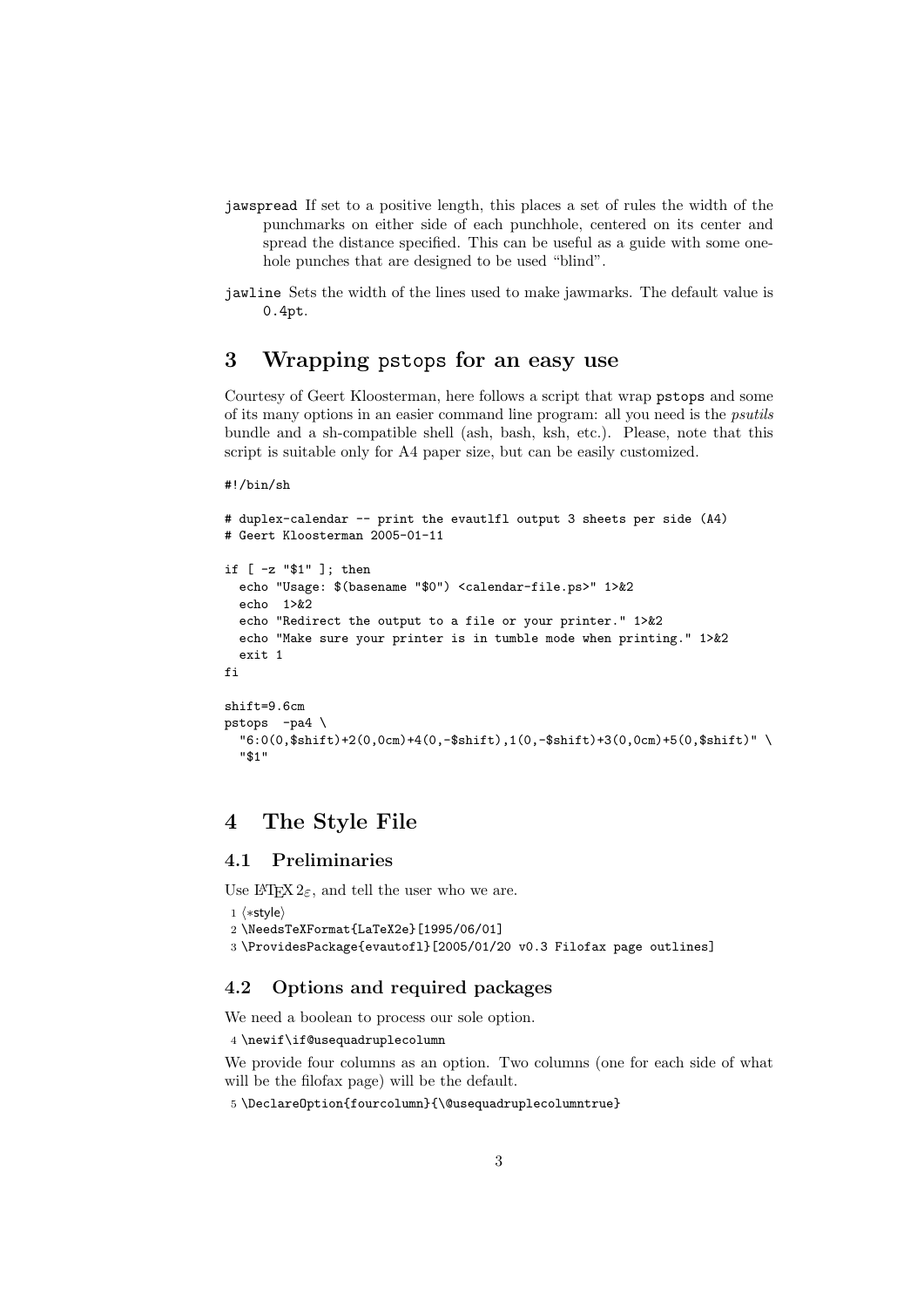Process the option if present, and load supporting packages.

```
6 \ProcessOptions
```
\RequirePackage{lscape}

```
8 \RequirePackage{keyval}
```
#### 4.3 Calendar Setup

Declare some variables.

```
9 \newif\if@quadruplecolumn
10 \newbox\@leftleftcolumn
11 \newbox\@leftrightcolumn
12 \newbox\@rightleftcolumn
13 \newbox\@rightrightcolumn
14 \newcount\af@punchcluster
15 \newcount\af@punchgroups
16 \newlength\af@interspace
17 \newlength\af@intraspace
18 \newlength\af@grip
19 \newlength\af@punchmargin
20 \newcount\af@punchsize
21 \newlength\af@punchwidth
22 \newlength\af@halfpunchwidth
23 \newcount\af@subtempcount
24 \newcount\af@tempcount
25 \newlength\af@textwidth
26 \newlength\af@marginrel
27 \newlength\af@halftextwidth
28 \newlength\af@textheight
29 \newlength\af@topmargin
30 \newlength\af@bottommargin
31 \newcount\col@no
32 \newlength\af@jawspread
33 \newlength\af@halfjawspread
34 \newlength\af@jawline
```
\quadruplecolumn We'll need a macro to turn on the four-column mode. This is just a modified version of **\twocolumn** in the L<sup>AT</sup>FX distribution.

#### \def\quadruplecolumn{%

- \clearpage
- \global\columnwidth\textwidth
- \global\advance\columnwidth-3\columnsep
- \global\divide\columnwidth by4\relax
- \global\hsize\columnwidth
- \global\linewidth\columnwidth
- \global\@twocolumntrue
- \global\@quadruplecolumntrue
- \global\@firstcolumntrue
- \col@number=4\relax}

#### 4.4 Output routines

```
\@opcol Catch the output routine when the new mode is in effect.
         46 \def\@opcol{%
```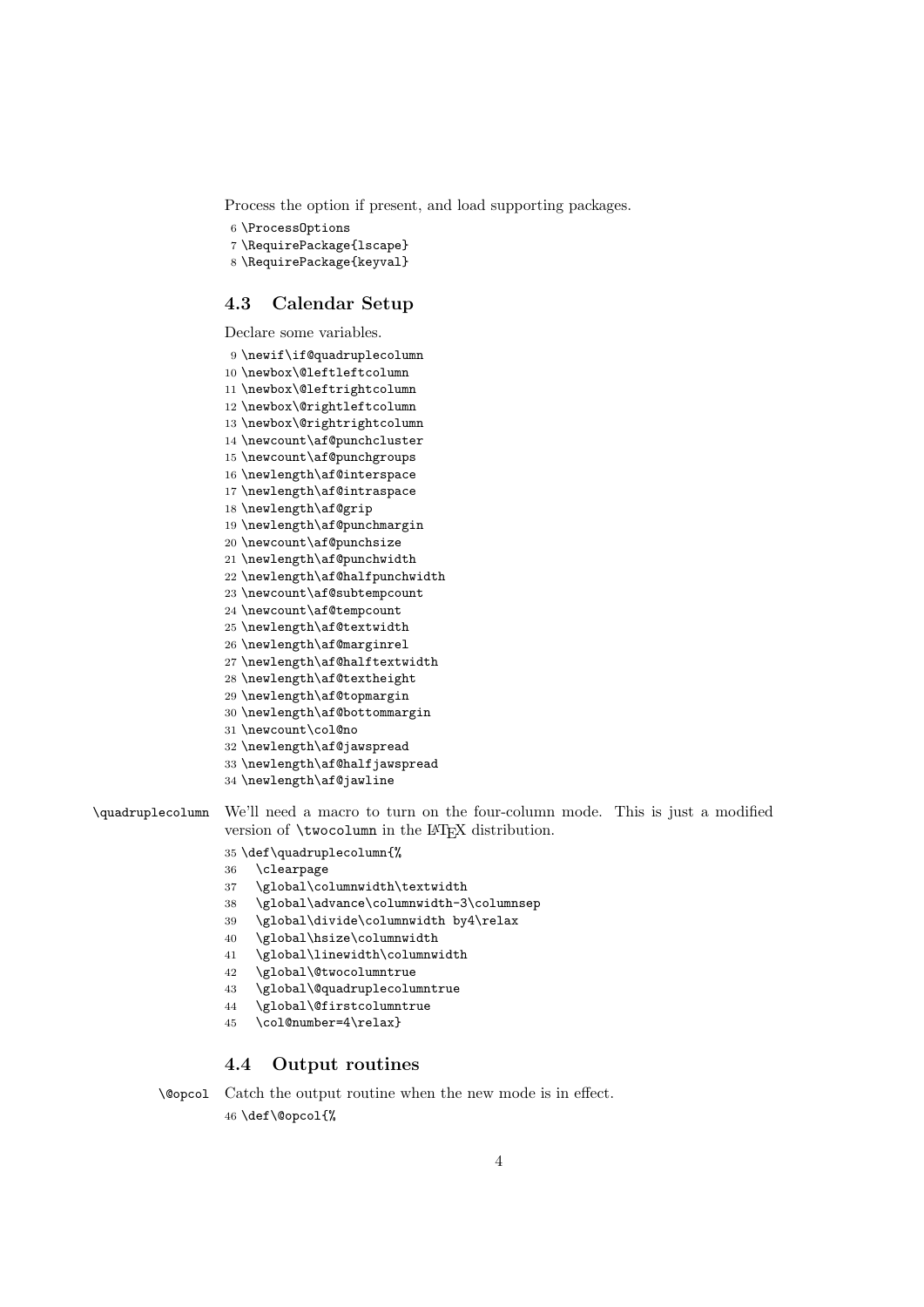```
47 \if@twocolumn
                48 \if@quadruplecolumn
                49 \@outputqdrplcol
                50 \else
                51 \@outputdblcol
                52 \overrightarrow{fi}53 \else
                54 \@outputpage
                55 \fi
                56 \global \@mparbottom \z@ \global \@textfloatsheight \z@
                57 \@floatplacement}
\@outputqdrplcol
 \@outputdblcol
                Add a new output routine for the new mode, and a modified version of the two-
                column output routine. Note that these work only inside the landscape environ-
                ment.
                58 \def\@outputqdrplcol{%
                59 \ifcase\col@no
                60 \global\@firstcolumnfalse
                61 \global\setbox\@leftleftcolumn \box\@outputbox
                62 \sqrt{or}63 \global\setbox\@leftrightcolumn \box\@outputbox
                64 \setbox\@outputbox \vbox to \textwidth{%
                65 \forallss
                66 \hb@xt@ \textheight{%
                67 \vrule height \columnwidth
                68 depth 0pt
                69 width 0pt
                70 \box\@leftrightcolumn
                71 \hss}%
                72 \vskip\columnsep
                73 \hb@xt@ \textheight{%
                74 \vrule height \columnwidth
                75 depth 0pt
                76 width 0pt
                77 \box\@leftleftcolumn
                78 \hss}%
                79 \vskip\af@halftextwidth}%
                80 \@combinedblfloats
                81 \@outputpage
                82 \begingroup
                83 \@dblfloatplacement
                84 \@startdblcolumn
                85 \@whilesw\if@fcolmade \fi
                86 {\@outputpage\@startdblcolumn}%
                87 \endgroup
                88 \or
                89 \global\setbox\@rightleftcolumn \box\@outputbox
                90 \overline{\phantom{a} \text{Cor}}91 \global\@firstcolumntrue
                92 \global\setbox\@rightrightcolumn \box\@outputbox
                93 \setbox\@outputbox \vbox to \textwidth{%
                94 \hb@xt@ \textheight{%
```

```
95 \vrule height \columnwidth
```

```
96 depth 0pt
```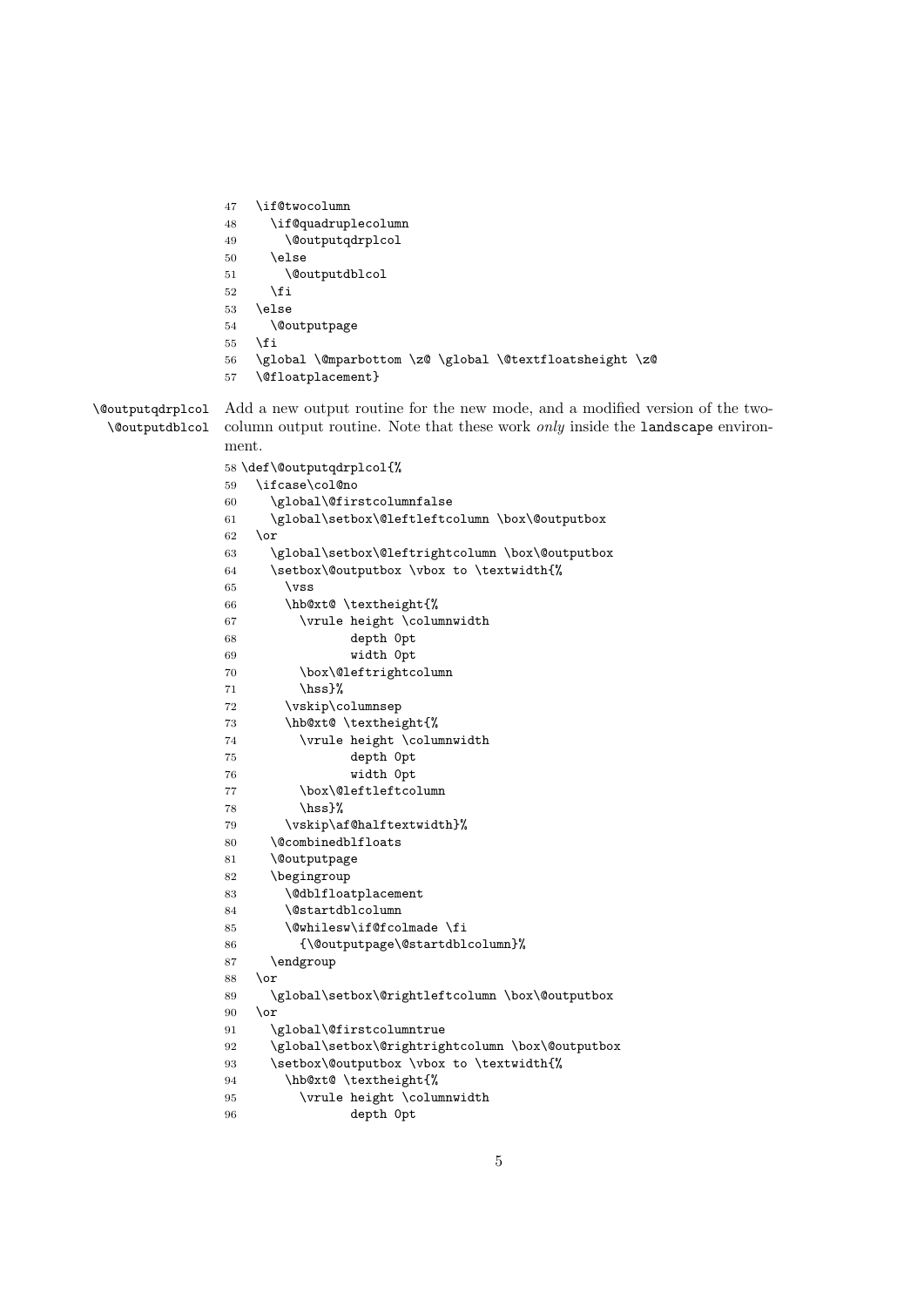```
97 width 0pt
98 \box\@rightrightcolumn
99 \hss}%
100 \vskip\columnsep
101 \hb@xt@ \textheight{%
102 \vrule height \columnwidth
103 depth 0pt
104 width 0pt
105 \box\@rightleftcolumn
106 \hss}%
107 \forallfil}%
108 \@combinedblfloats
109 \@outputpage
110 \begingroup
111 \@dblfloatplacement
112 \@startdblcolumn
113 \@whilesw\if@fcolmade \fi
114 {\@outputpage\@startdblcolumn}%
115 \endgroup
116 \fi
117 \global\advance\col@no by 1
118 \ifnum\col@no=4
119 \global\col@no=0
120 \{f_i\}121 \def\@outputdblcol{%
122 \if@firstcolumn
123 \global\@firstcolumnfalse
124 \setbox\@outputbox \vbox to \textwidth{%
125 \quad \text{VSS}126 \hbox to \textheight{%
127 \box\@outputbox}%
128 \vskip\af@halftextwidth}%
129 \else
130 \global\@firstcolumntrue
131 \setbox\@outputbox \vbox to \textwidth{%
132 \hbox to \textheight{%
133 \box\@outputbox}%
134 \vfil}%
135 \fi
136 \@combinedblfloats
137 \@outputpage
138 \begingroup
139 \@dblfloatplacement
140 \@startdblcolumn
141 \@whilesw\if@fcolmade \fi
142 {\@outputpage\@startdblcolumn}%
143 \endgroup}
```
#### 4.5 Punchmarks

\af@circle We use circles to make punchmarks. When making circles, TEX will put the center of the circle at point, but consume horizontal space equal to the full diameter of the circle. To compensate, we need to skip forward by radius, and back again after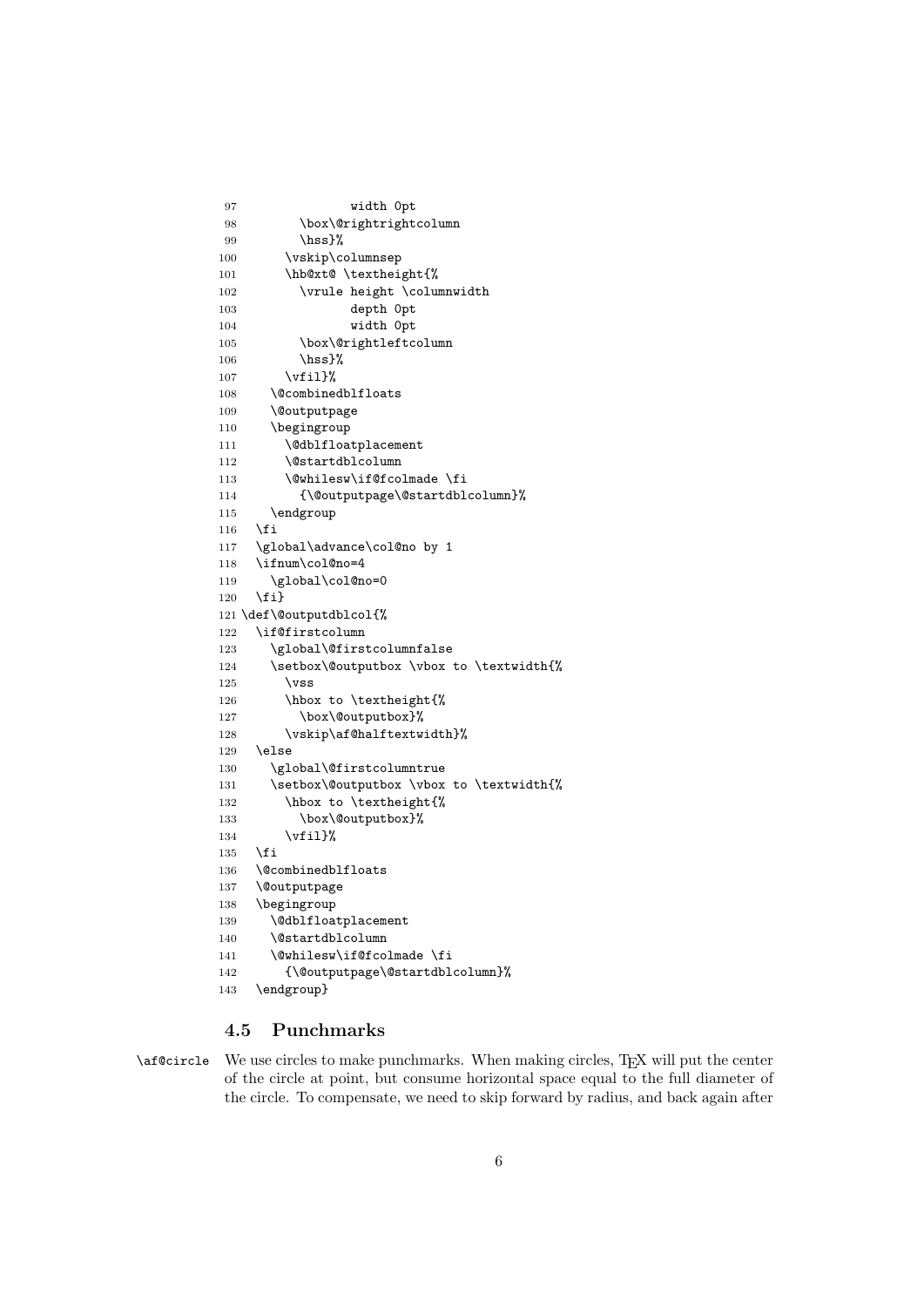```
laying each circle.
144 \def\af@circle{%<br>145 \hbox{%
    \hbox{%
146 \hskip\af@halfpunchwidth
147 \ifnum\af@jawspread>0
148 \hskip-\af@halfjawspread
149 \hskip-\af@jawline
150 \vrule depth \af@halfpunchwidth
151 height \af@halfpunchwidth
152 width \af@jawline
153 \hskip\af@halfjawspread
154 \else
155 \vrule depth \af@halfpunchwidth
156 height \af@halfpunchwidth
157 width 0pt
158 \overrightarrow{fi}159 \hbox to 0pt{\hidewidth\circle{\af@punchsize}\hidewidth}%
160 \ifnum\af@jawspread>0
161 \hskip\af@halfjawspread
162 \vrule depth \af@halfpunchwidth
163 height \af@halfpunchwidth
164 width \af@jawline
165 \hskip-\af@halfjawspread
166 \hskip-\af@jawline
167 \fi
168 \hskip-\af@halfpunchwidth}}
```
#### \af@group We define a looping command that lays down a cluster of circles. Grouping allows this loop to be nested in another.

```
169 \def\af@group{%
170 \begingroup
171 \af@tempcount=0
172 \af@circle
173 \loop
174 \advance\af@tempcount by 1
175 \ifnum\af@tempcount<\af@punchcluster
176 \hskip\af@intraspace
177 \af@circle
178 \repeat
```
\endgroup}

\af@circles We define a command that lays down a set of clusters (groups).

```
180 \def\af@circles{%
181 \af@tempcount=0
182 \af@group
183 \loop
184 \advance\af@tempcount by 1
185 \ifnum\af@tempcount<\af@punchgroups
186 \hskip\af@interspace
187 \af@group
188 \repeat
```

```
189 \af@tempcount=0}
```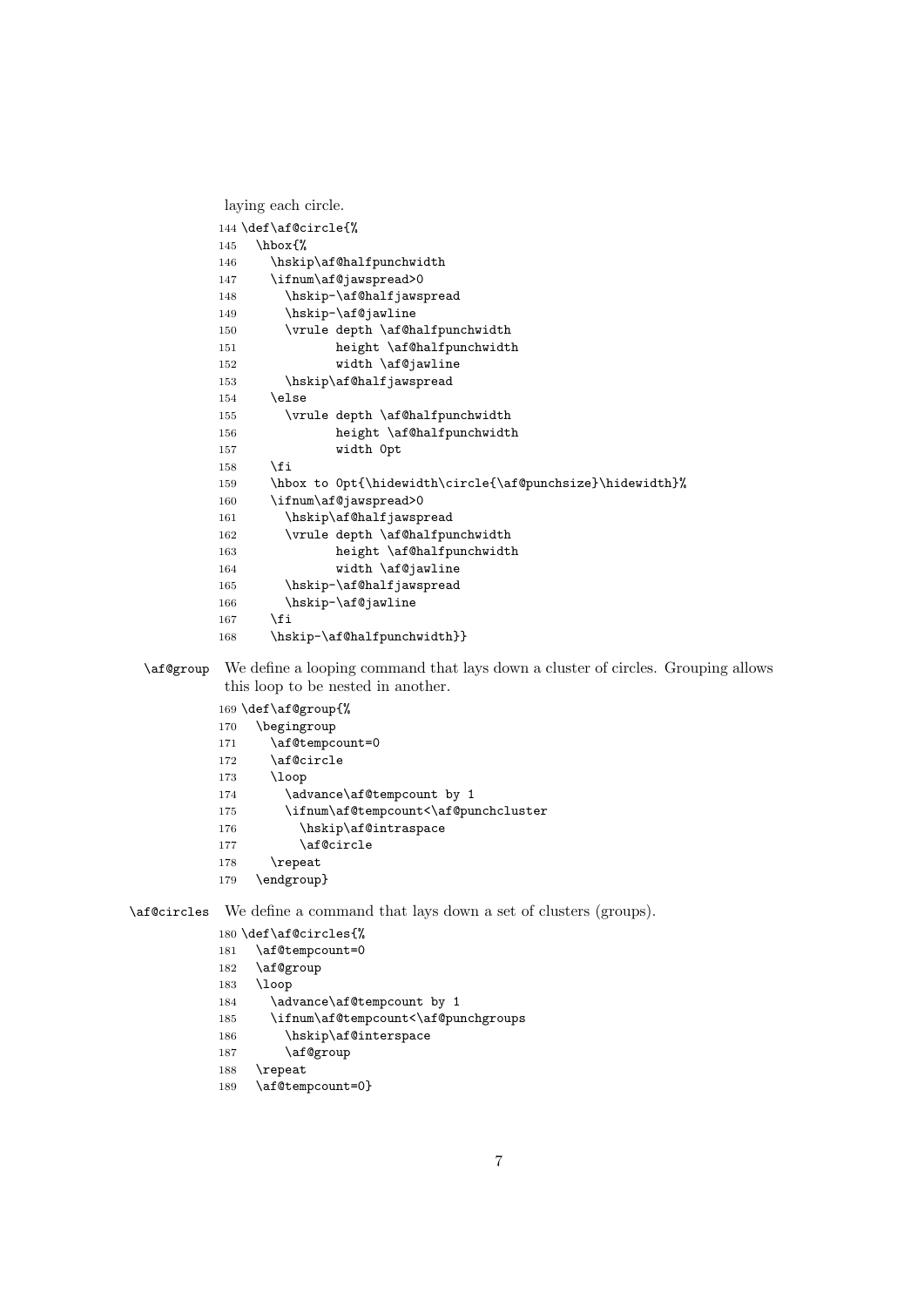\af@punches The following command creates a set of punchmarks.

```
190 \def\af@punches{%
```

```
191 \ifnum\af@punchgroups>0
192 \hbox to \af@textheight{%
193 \hfil\af@circles
194 \relax\hfil}%
195 \fi}
```
#### 4.6 The frame

The following creates a frame. The model was lifted from the geometry package. The **\@@innerframe** macro of the original autofilo package has been splited into two new macros which draw different frames on the left and right pages of the filofax.

\@@@innerframeleft The following macro is used to draw the frame on the left pages, so the punchmarks are on the right side.

```
196 \def\@@@innerframeleft{%
197 \moveright-\af@topmargin%
198 \vbox to 0pt{%
199 \vskip\topmargin%
200 \vbox to 0pt{\hrule width\af@textheight\vss}%
201 \hbox to \af@textheight{\llap{\vrule height0.5\af@textwidth}%
202 \hfil\vrule height0.5\af@textwidth}%
203 \vbox to 0pt{\hrule width\af@textheight\vss}%
204 \vskip-\af@halftextwidth%
205 \vskip\af@grip%
206 \label{lem:1} $$207 \quad \text{Vss}}
```
\@@@innerframeright The following macro is used to draw the frame on the right pages, so the punchmarks are on the left side.

```
208 \def\@@@innerframeright{%
209 \moveright-\af@topmargin%
210 \vbox to 0pt{%
211 \vskip\topmargin%
```
- 212 \vbox to 0pt{\hrule width\af@textheight\vss}%
- 213 \hbox to \af@textheight{\llap{\vrule height0.5\af@textwidth}%
- 214 \hfil\vrule height0.5\af@textwidth}%
- 215 \vbox to 0pt{\hrule width\af@textheight\vss}%
- 216 \vskip-\af@punchwidth%
- 217 \vskip-\af@grip%
- 218 \nointerlineskip\af@punches\nointerlineskip%
- 219  $\forall$ vss}}%

```
\@outputpage A further modification of the output routine, this time to put the frame in place.
               This, too, is lifted from geometry. It has been modified only slightly, but we drop
               LATEX 2.09 support altogether.
```

```
220 \newif\if@latextwoe
221 \@ifundefined{if@compatibility}{\@latextwoefalse}{\@latextwoetrue}%
222 \if@latextwoe
223 \def\@outputpage{%
224 \begingroup % the \endgroup is put in by \aftergroup
```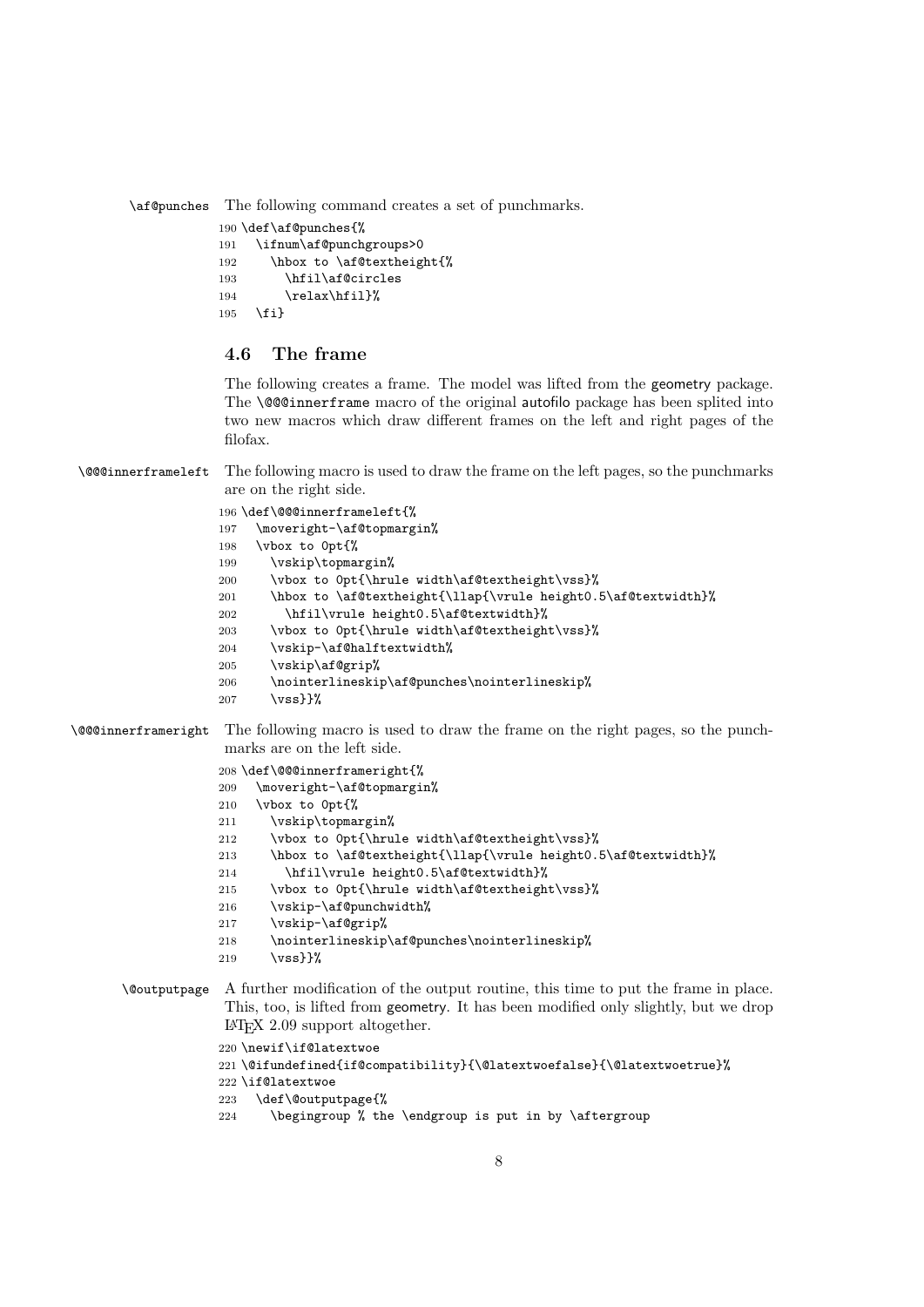| 225        | \let\protect\noexpand                                   |
|------------|---------------------------------------------------------|
| 226        | <i><u><b>Nesetactivechars</b></u></i>                   |
| 227        | \let\-\@dischyph                                        |
| 228        | \let\'\@acci\let\'\@accii\let\=\@acciii                 |
| 229        | \let\\\@normalcr                                        |
| 230        | \let\par\@@par                                          |
| 231        | \shipout \vbox{%                                        |
| 232        | \set@typeset@protect                                    |
| 233        | \aftergroup \endgroup                                   |
| 234        | \aftergroup \set@typeset@protect                        |
| 235        | \if@specialpage                                         |
| 236        | \global\@specialpagefalse                               |
| 237        | \@nameuse{ps@\@specialstyle}%                           |
| 238        | \fi                                                     |
| 239        | \if@twoside                                             |
| 240        | \ifodd\count\z@                                         |
| 241        | \let\@thehead\@oddhead                                  |
| 242        | \let\@thefoot\@oddfoot                                  |
| 243        | \let\@themargin\oddsidemargin                           |
| 244        | \else                                                   |
| 245        | \let\@thehead\@evenhead                                 |
| 246        | \let\@thefoot\@evenfoot                                 |
| 247        | \let\@themargin\evensidemargin                          |
| 248        | \fi                                                     |
| 249        | \fi                                                     |
| 250        | \reset@font                                             |
| 251        | \normalsize                                             |
| 252        | \baselineskip\z@skip \lineskip\z@skip \lineskiplimit\z@ |
| 253        | <i><b>\@begindvi</b></i>                                |
| 254        | \moveright\@themargin                                   |
| 255        | \vtop{%                                                 |
| 256<br>257 | \ifodd\count\z@<br>\@@@innerframeright                  |
| 258        | \else                                                   |
| 259        | \@@@innerframeleft                                      |
| 260        | \fi                                                     |
| 261        | \vskip\topmargin                                        |
| 262        | \vskip\af@marginrel                                     |
| 263        | \moveright\af@topmargin                                 |
| 264        | \vbox{%                                                 |
| 265        | \setbox\@tempboxa \vbox to \headheight{%                |
| 266        | \vfil                                                   |
| 267        | \color@hbox                                             |
| 268        | \normalcolor                                            |
| 269        | \hb@xt@\textwidth{%                                     |
| 270        | \let\label\@gobble                                      |
| 271        | \let\index\@gobble                                      |
| 272        | \let\glossary\@gobble                                   |
| 273        | \@thehead}%                                             |
| 274        | \color@endbox}%                                         |
| 275        | \dp\@tempboxa\z@                                        |
| 276        | \box\@tempboxa                                          |
| 277        | \vskip\headsep                                          |
| 278        | \box\@outputbox                                         |
|            |                                                         |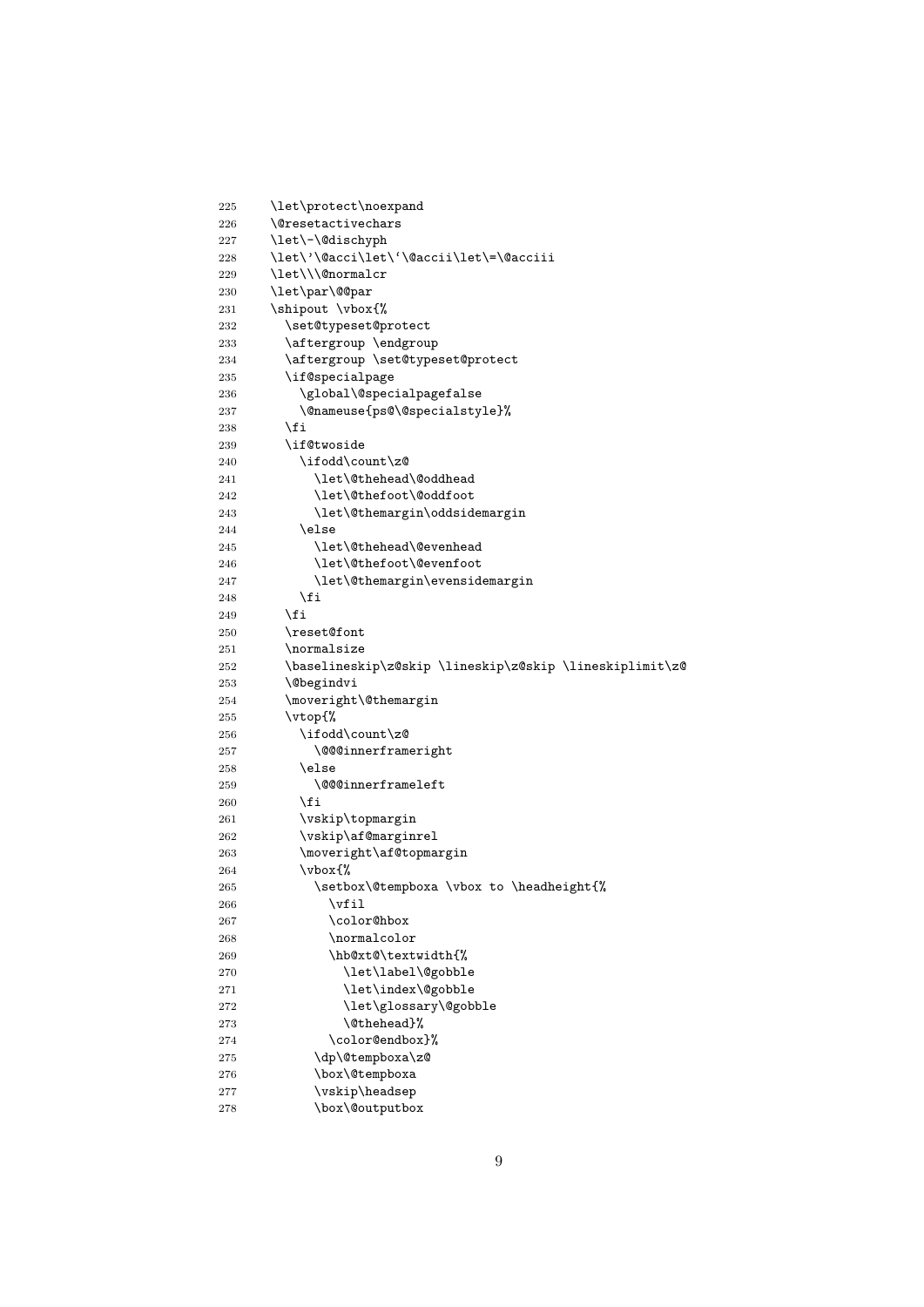| 279       | \baselineskip \footskip                               |
|-----------|-------------------------------------------------------|
| 280       | \color@hbox                                           |
| 281       | \normalcolor                                          |
| 282       | \hb@xt@\textwidth{%                                   |
| 283       | \let\label\@gobble                                    |
| 284       | \let\index\@gobble                                    |
| 285       | \let\glossary\@gobble                                 |
| 286       | \@thefoot}%                                           |
| 287       | \color@endbox}}}%                                     |
| 288       | \global\@colht\textheight                             |
| 289       | \stepcounter{page}%                                   |
| 290       | \let\firstmark\botmark                                |
| 291       | ጉ%                                                    |
|           | $292$ \else                                           |
| 293       | \message{Sorry, evautofl.sty works only with LaTeX2e} |
| $294$ \fi |                                                       |

#### 4.7 Autofilo's options

Set some global parameters.

```
295 \headheight=0pt
296 \headsep=0pt
297 \footskip=0pt
298 \marginparwidth=0pt
299 \marginparsep=0pt
300 \pagestyle{empty}
301 \parindent=0pt
302 \raggedbottom
303 \columnseprule=0pt
304 \raggedright
Some option definitions.
305 \define@key{opt}{pageheight}{%
306 \af@textheight=#1\relax}
307 \define@key{opt}{pagewidth}{%
308 \af@halftextwidth=#1\relax}
309 \define@key{opt}{columnsep}{%
310 \columnsep=#1\relax}
311 \define@key{opt}{punchcluster}{%
312 \af@punchcluster=#1}
313 \define@key{opt}{punchgroups}{%
314 \af@punchgroups=#1}
315 \define@key{opt}{interspace}{%
316 \af@interspace=#1}
317 \define@key{opt}{intraspace}{%
318 \af@intraspace=#1}
319 \define@key{opt}{grip}{%
320 \af@grip=#1}
321 \define@key{opt}{punchmargin}{%
322 \af@punchmargin=#1}
323 \define@key{opt}{punchpoints}{%
324 \af@punchsize=#1}
325 \define@key{opt}{topspace}{%
326 \af@topmargin=#1}
```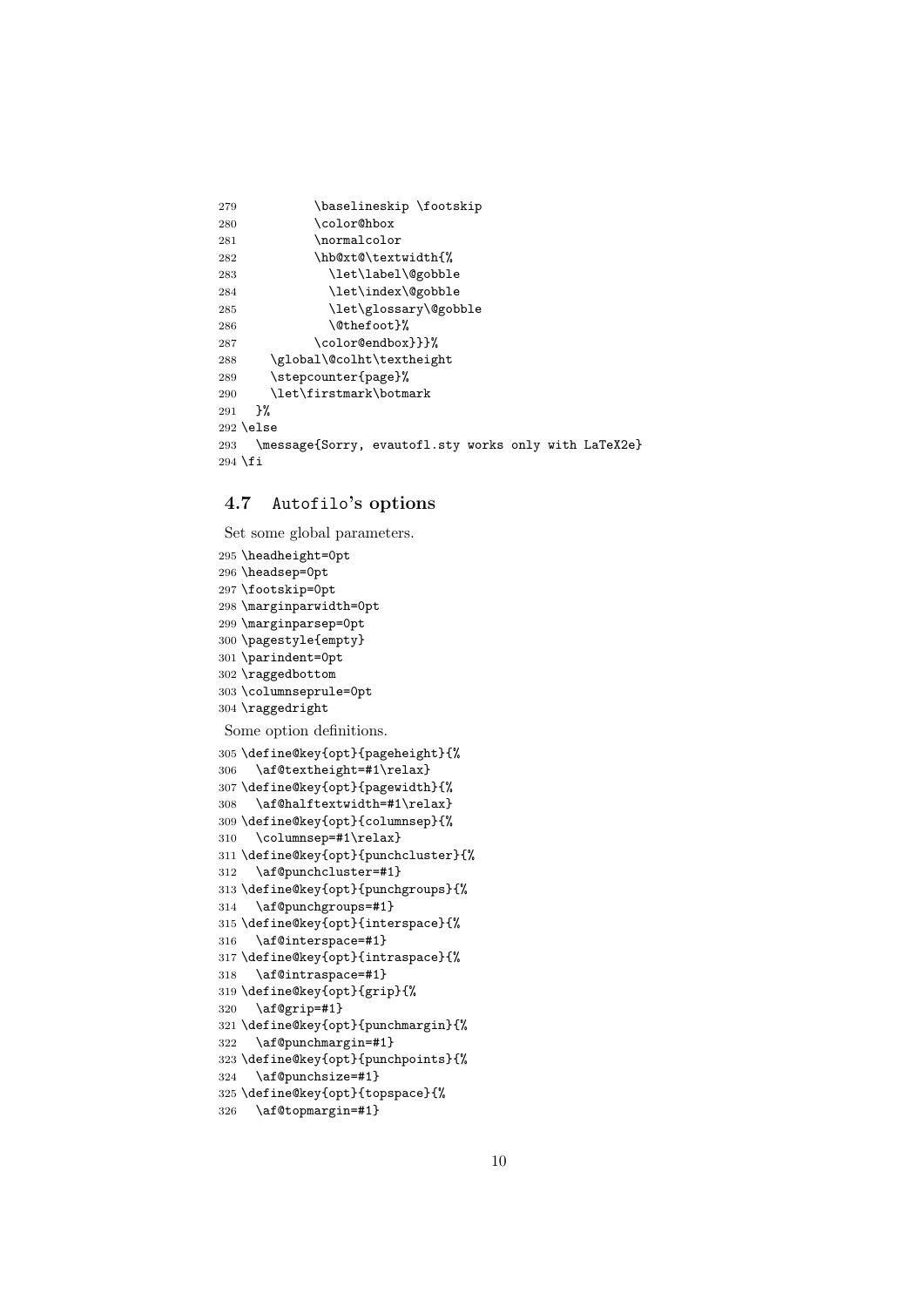```
327 \define@key{opt}{bottomspace}{%
328 \af@bottommargin=#1}
329 \define@key{opt}{jawspread}{%
330 \af@jawspread=#1}
331 \define@key{opt}{jawline}{%
332 \af@jawline=#1}
```
The default values for the options.

```
333 \af@textheight=172mm
334 \af@halftextwidth=95mm
335 \columnsep=14pt
336 \af@punchcluster=3
337 \af@punchgroups=2
338 \af@interspace=51.25mm
339 \af@intraspace=19.25mm
340 \af@grip=5mm
341 \af@punchmargin=2mm
342 \af@punchsize=15
343 \af@topmargin=2pt
344 \af@bottommargin=0pt
345 \af@jawline=0.4pt
```
#### 4.8 Autofilo environment

```
\autofilo The remaining dimensions must be calculated inside the landscape environment.
           We define that now.
```

```
346 \def\autofilo#1{%
347 \setkeys{opt}{#1}%
348 \af@textwidth=\paperwidth
349 \advance\af@textwidth by -\af@textheight
350 \divide\af@textwidth by 2
351 \oddsidemargin=-1in
352 \advance\oddsidemargin by \af@textwidth
353 \evensidemargin=-1in
354 \advance\evensidemargin by \af@textwidth
355 \af@textwidth=\paperheight
356 \advance\af@textwidth by -\af@halftextwidth
357 \divide\af@textwidth by 2
358 \topmargin=-1in
359 \advance\topmargin by \af@textwidth
360 \relax
361 \landscape
362 \af@halfjawspread=\af@jawspread
363 \divide\af@halfjawspread by 2
364 \af@punchwidth=\af@punchsize pt
365 \af@halfpunchwidth=\af@punchwidth
366 \divide\af@halfpunchwidth by 2
367 \textheight=\af@textheight
368 \advance\textheight by -\af@topmargin
369 \advance\textheight by -\af@bottommargin
370 \af@textwidth=\af@halftextwidth
```
- \multiply\af@textwidth by 2
- \textwidth=\af@textwidth

```
373 \advance\textwidth by -2\af@punchwidth
```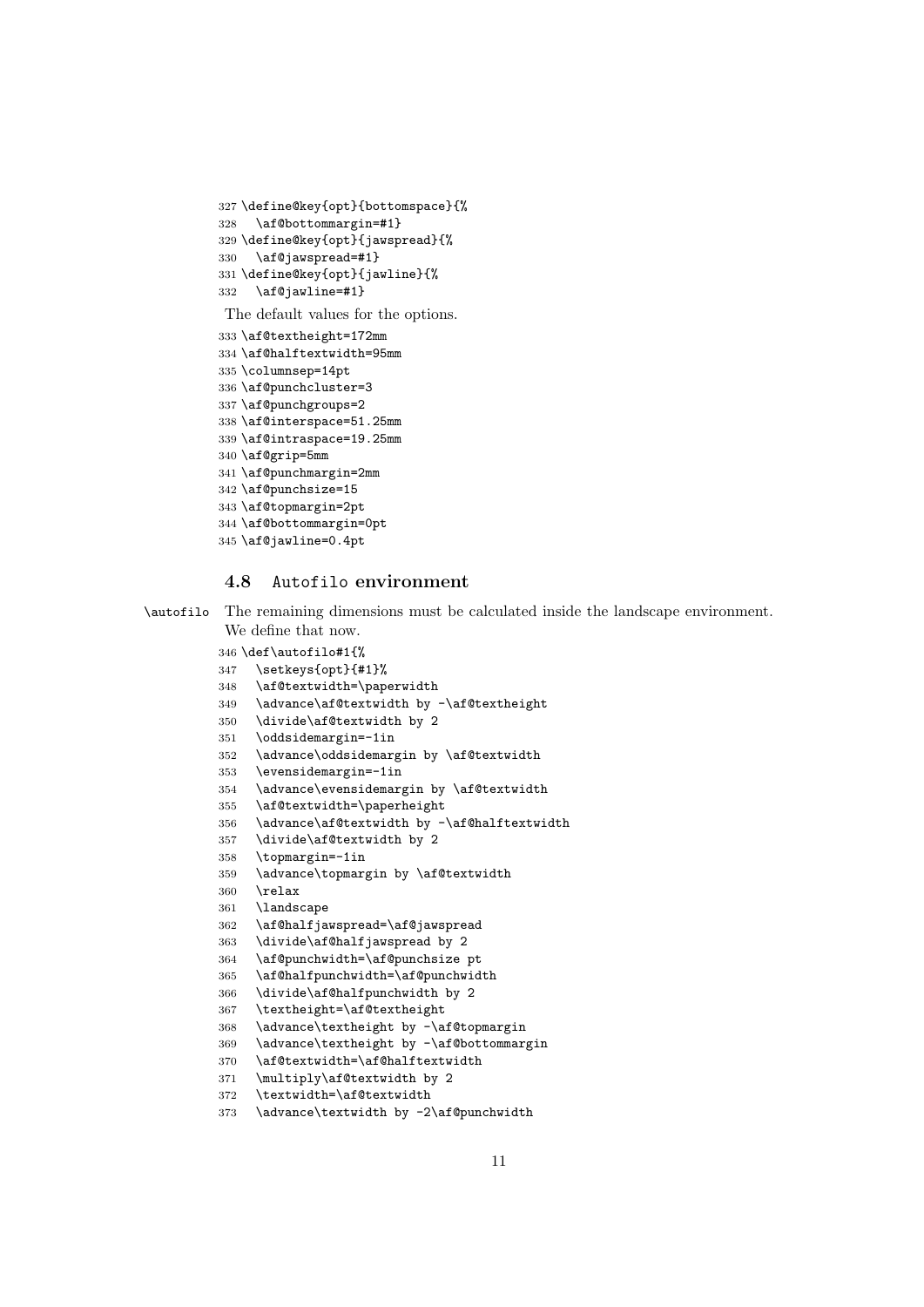```
374 \advance\textwidth by -2\af@grip
375 \advance\textwidth by -2\af@punchmargin
376 \af@marginrel=\af@grip
377 \advance\af@marginrel by \af@punchmargin
378 \advance\af@marginrel by \af@punchwidth
379 \vsize=\textheight
380 \hsize=\textwidth
381 \@colroom=\vsize
382 \@colht=\vsize
383 \if@usequadruplecolumn
384 \quadruplecolumn
385 \else
386 \twocolumn
387 \fi}
```
\af@punches The end of the environment is a simple thing.

 \def\endautofilo{% \endlandscape} 390  $\langle$ /style $\rangle$ 

## References

[GMS94] Michel Goossens, Frank Mittelbach and Alexander Samarin. The ETEX Companion. Addison-Wesley Company, 1994.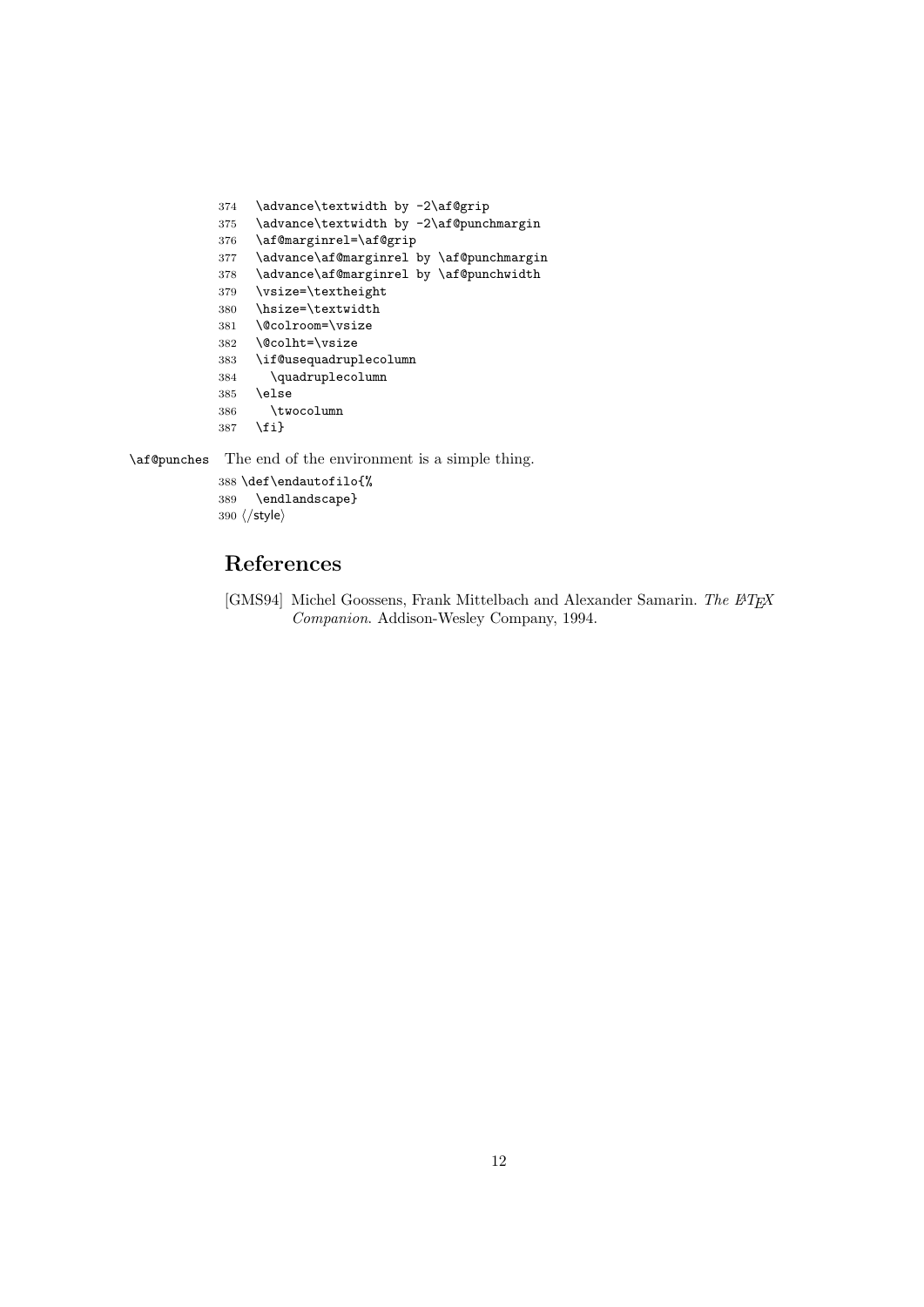# Index

Numbers written in italic refer to the page where the corresponding entry is described; numbers underlined refer to the code line of the definition; numbers in roman refer to the code lines where the entry is used.

| Symbols                                                     |  |
|-------------------------------------------------------------|--|
|                                                             |  |
| $\setminus -$                                               |  |
| $=$                                                         |  |
| $\sqrt{$ @@0innerframeleft $196, 259$                       |  |
| $\sqrt{$ @@0innerframeright $208, 257$                      |  |
|                                                             |  |
| \@acci  228                                                 |  |
| $\sqrt{aaccii}$ 228                                         |  |
| \@acciii<br>228                                             |  |
| $\text{Negindvi}$ 253                                       |  |
| $\sqrt{388, 382}$                                           |  |
| $\sqrt{0}$ colroom 381                                      |  |
| $\sqrt{$ Combinedblfloats  80, 108, 136                     |  |
| $\verb+\@dblfloatplacement+ \ldots 83, 111, 139$            |  |
| 227                                                         |  |
| . 246<br><b>\@evenfoot</b>                                  |  |
| $\texttt{\textbackslash}$ devenhead $245$                   |  |
| $\text{Qfirst column false} \dots \dots \dots \ 60, 123$    |  |
| $\text{Qfirst column}$                                      |  |
| $\text{Qfloatplacement} \dots \dots \dots \dots \dots 57$   |  |
| \@gobble  270-272, 283-285                                  |  |
| $\setminus$ @ifundefined  221                               |  |
| $\lambda$ latextwoefalse $221$                              |  |
| $\lambda$ Qlatextwo etrue $\ldots \ldots \ldots \ldots 221$ |  |
| $\text{Qlefttleft}$ column  10, 61, 77                      |  |
| $\text{Qlefttrip}$ htcolumn  11, 63, 70                     |  |
| \@mparbottom<br>56                                          |  |
| $\{\n$ enameuse  237                                        |  |
| $\sqrt{$ onormalcr  229                                     |  |
| $\setminus$ ©oddfoot  242                                   |  |
|                                                             |  |
| 46                                                          |  |
| $\text{Quptbotbox} \ldots \ldots \ldots 61, 63, 64,$        |  |
| 89, 92, 93, 124, 127, 131, 133, 278                         |  |
|                                                             |  |
| \@outputpage                                                |  |
| 54, 81, 86, 109, 114, 137, 142, 220                         |  |
| $\sqrt{$ Coutput qdrplcol  49, 58                           |  |
| $\qquad$ Qquadruplecolumntrue  43                           |  |
| $226\,$<br>$\text{Veresetactivechars} \dots \dots \dots$    |  |
| $\verb \@rightleftcolumn  12, 89, 105 $                     |  |
| $\varphi$ : $\varphi$ / Qrightrightcolumn  13, 92, 98       |  |
| $\backslash$ @specialpagefalse $236$                        |  |
| \@specialstyle<br>237                                       |  |
| \@startdblcolumn                                            |  |
| $\ldots$ 84, 86, 112, 114, 140, 142                         |  |
| $\text{Vetempboxa}$ 265, 275, 276                           |  |

| $\text{Other foot}$ 242, 246, 286     |
|---------------------------------------|
| $\text{[0]}\$ 241, 245, 273           |
| $\text{Otherwise} 243, 247, 254$      |
|                                       |
| $\verb \@usequadrup ecolumntrue   5 $ |
| $\text{Qwhilesw}$ 85, 113, 141        |
| \\  229                               |
|                                       |

#### A

| $\mathtt{advance}$ 38, 117,                                     |
|-----------------------------------------------------------------|
| 174, 184, 349, 352, 354, 356,                                   |
| 359, 368, 369, 373-375, 377, 378                                |
| $\verb+\af@bottommargin + \ldots 30, 328, 344, 369$             |
| \af@circle  144, 172, 177                                       |
| 180, 193<br>\af@circles                                         |
| \af@grip 18, 205, 217, 320, 340, 374, 376                       |
| $\alpha$ group <u>169,</u> 182, 187                             |
| \af@halfjawspread                                               |
| $\ldots$ 33, 148, 153, 161, 165, 362, 363                       |
| $\alpha$ f@halfpunchwidth 22, 146, 150, 151,                    |
| 155, 156, 162, 163, 168, 365, 366                               |
| $\alpha$ f $\alpha$ halftextwidth<br>27,                        |
| $79,\ 128,\ 204,\ 308,\ 334,\ 356,\ 370$                        |
| $\alpha$ f@interspace  16, 186, 316, 338                        |
| $\alpha$ f@intraspace  17, 176, 318, 339                        |
| \af@jawline                                                     |
| $\ldots$ 34, 149, 152, 164, 166, 332, 345                       |
| $\texttt{af@jawspred}$ 32, 147, 160, 330, 362                   |
| $\verb+\aff@marginrel+.\dots 26, 262, 376-378$                  |
| \af@punchcluster  14, 175, 312, 336                             |
| $\alpha$ f@punches $190, 206, 218, 388$                         |
| \af@punchgroups 15, 185, 191, 314, 337                          |
| \af@punchmargin 19, 322, 341, 375, 377                          |
| \af@punchsize  20, 159, 324, 342, 364                           |
| \af@punchwidth                                                  |
| $\ldots$ 21, 216, 364, 365, 373, 378                            |
| $\alpha$ f@subtempcount  23                                     |
| $\alpha$ f @ tempcount  24,                                     |
| 171, 174, 175, 181, 184, 185, 189                               |
| \af@textheight 28, 192, 200, 201, 203,                          |
| 212, 213, 215, 306, 333, 349, 367                               |
| \af@textwidth                                                   |
| $\ldots$ 25, 201, 202, 213, 214, 348-                           |
| 350, 352, 354-357, 359, 370-372                                 |
| \af@topmargin<br>$\mathbb{R}^n$ . The set of the $\mathbb{R}^n$ |
| $\ldots$ 29, 197, 209, 263, 326, 343, 368                       |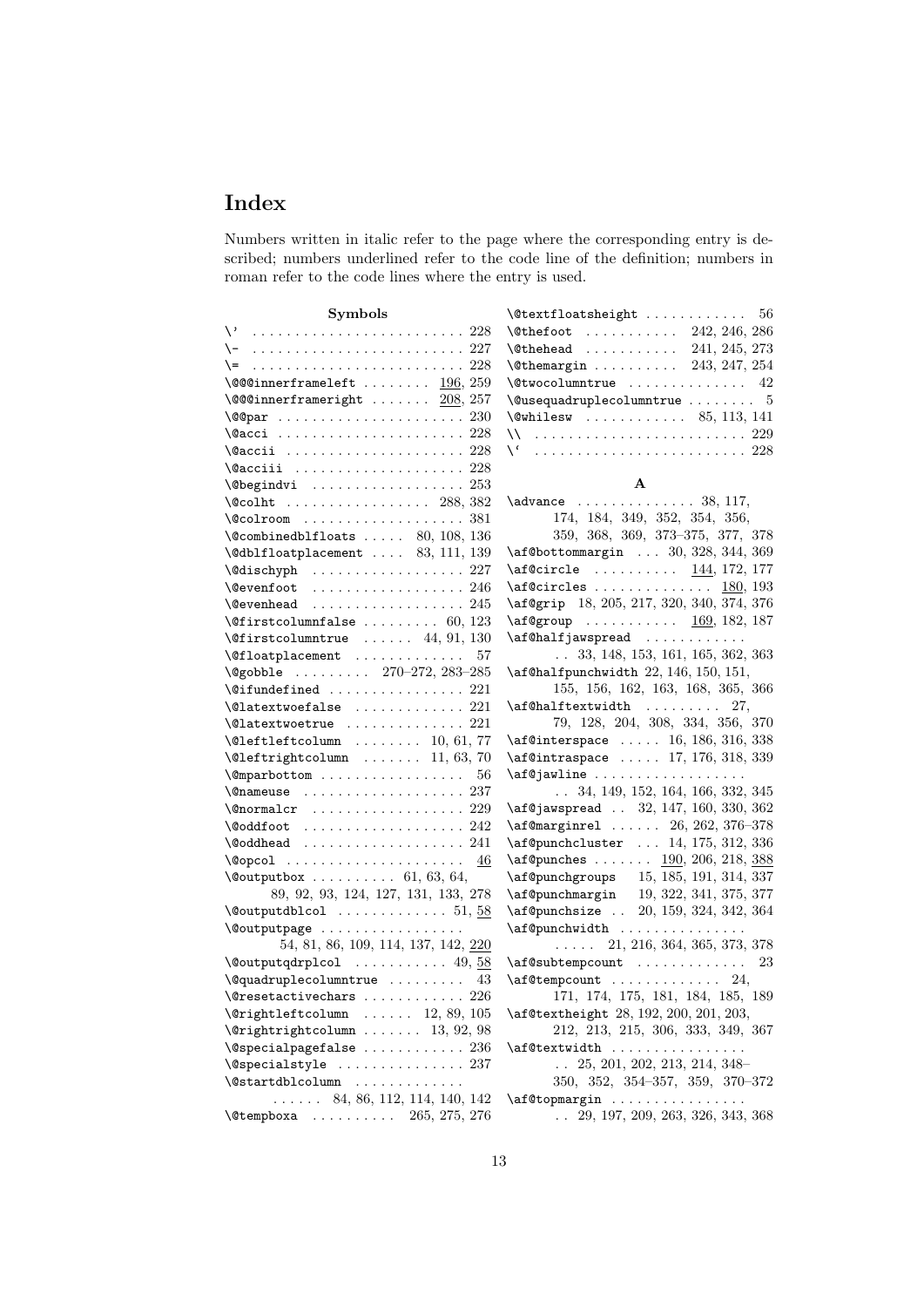| $\dagger$ aftergroup  224, 233, 234                                                                                                                                                                                                                                                                                                                                                                                    | $\headsep$ 277, 296<br>\hfil 193, 194, 202, 214                                       |
|------------------------------------------------------------------------------------------------------------------------------------------------------------------------------------------------------------------------------------------------------------------------------------------------------------------------------------------------------------------------------------------------------------------------|---------------------------------------------------------------------------------------|
|                                                                                                                                                                                                                                                                                                                                                                                                                        | $\label{thm:main}$<br>(hidewidth $\quad \ldots \ldots \ldots \ldots \ldots \quad 159$ |
| в                                                                                                                                                                                                                                                                                                                                                                                                                      | \hrule $\dots \dots 200, 203, 212, 215$                                               |
| $\{\text{baselineskip} \dots \dots \dots \ 252, 279\}$                                                                                                                                                                                                                                                                                                                                                                 |                                                                                       |
| \begingroup  82, 110, 138, 170, 224                                                                                                                                                                                                                                                                                                                                                                                    | $\hbox{hskip} \dots \dots \dots \quad 146, 148, 149,$                                 |
|                                                                                                                                                                                                                                                                                                                                                                                                                        | 153, 161, 165, 166, 168, 176, 186                                                     |
| $\text{box} \ldots \ldots \ldots \ldots \quad 61, 63, 70, 77,$                                                                                                                                                                                                                                                                                                                                                         | \hss 71, 78, 99, 106                                                                  |
| 89, 92, 98, 105, 127, 133, 276, 278                                                                                                                                                                                                                                                                                                                                                                                    | 1                                                                                     |
| C                                                                                                                                                                                                                                                                                                                                                                                                                      | $\iint@fcolmade \ldots \ldots \ldots 85, 113, 141$                                    |
| $\texttt{\textcolor{red}{\texttt{circle}}}\; \dots \dots \dots \dots \dots \dots \dots \dots \dots \dots$                                                                                                                                                                                                                                                                                                              | $\left\{\text{if@first column}\right.\dots\dots\dots\dots\ 122$                       |
| \clearpage<br>36                                                                                                                                                                                                                                                                                                                                                                                                       | $\iint@latextwoe    220, 222$                                                         |
| \col@no  31, 59, 117-119                                                                                                                                                                                                                                                                                                                                                                                               | $\iint$ Qquadruplecolumn  9, 48                                                       |
| \col@number<br>45                                                                                                                                                                                                                                                                                                                                                                                                      | $\iint$ gspecialpage  235                                                             |
| $\cdot$ color@endbox  274, 287                                                                                                                                                                                                                                                                                                                                                                                         | \if@twocolumn  47                                                                     |
| $\cdot$ Color@hbox  267, 280                                                                                                                                                                                                                                                                                                                                                                                           | $\iint$ Ctwoside  239                                                                 |
| $\mathcal{L}$ olumnsep  38, 72, 100, 310, 335                                                                                                                                                                                                                                                                                                                                                                          | $\iint@usequadruple column   4, 383$                                                  |
| $\column{1}{\column{1}{\column{1}{\column{1}{\column{1}{\column{1}{\column{1}{\column{1}{\column{1}{\column{1}{\column{1}{\column{1}{\column{1}{\column{1}{\column{1}{\column{1}{\column{1}{\column{1}{\column{1}{\column{1}{\column{1}{\column{1}{\column{1}{\column{1}{\column{1}{\column{1}{\column{1}{\column{1}{\column{1}{\column{1}{\column{1}{\column{1}{\column{1}{\column{1}{\column{1}{\column{1}{\column{$ |                                                                                       |
| $\mathcal{L}$ olumnwidth  37-41, 67, 74, 95, 102                                                                                                                                                                                                                                                                                                                                                                       | \ifnum  118, 147, 160, 175, 185, 191                                                  |
| \count  240, 256                                                                                                                                                                                                                                                                                                                                                                                                       | $\iota$ 240, 256                                                                      |
|                                                                                                                                                                                                                                                                                                                                                                                                                        | $\index \ldots \ldots \ldots \ldots 271, 284$                                         |
| D                                                                                                                                                                                                                                                                                                                                                                                                                      |                                                                                       |
| $\Delta$ PeclareOption  5                                                                                                                                                                                                                                                                                                                                                                                              | L                                                                                     |
| \def $35, 46, 58, 121, 144, 169,$                                                                                                                                                                                                                                                                                                                                                                                      | $\lambda$ 270, 283                                                                    |
| 180, 190, 196, 208, 223, 346, 388                                                                                                                                                                                                                                                                                                                                                                                      |                                                                                       |
| \define@key<br>305.                                                                                                                                                                                                                                                                                                                                                                                                    | \let $\ldots$ 225, 227-230, 241-243,                                                  |
| 307, 309, 311, 313, 315, 317,                                                                                                                                                                                                                                                                                                                                                                                          | $245-247, 270-272, 283-285, 290$                                                      |
| 319, 321, 323, 325, 327, 329, 331                                                                                                                                                                                                                                                                                                                                                                                      | $\{\text{lineskip} \ldots \ldots \ldots \ldots 252\}$                                 |
| \divide $39, 350, 357, 363, 366$                                                                                                                                                                                                                                                                                                                                                                                       | \lineskiplimit  252                                                                   |
| $\qquad \qquad \text{ap} \quad \ldots \ldots \ldots \ldots \ldots \qquad \qquad 275$                                                                                                                                                                                                                                                                                                                                   | $\{\$                                                                                 |
|                                                                                                                                                                                                                                                                                                                                                                                                                        | $\lambda$ 201, 213                                                                    |
| E                                                                                                                                                                                                                                                                                                                                                                                                                      |                                                                                       |
| \else 50, 53, 129, 154, 244, 258, 292, 385                                                                                                                                                                                                                                                                                                                                                                             |                                                                                       |
|                                                                                                                                                                                                                                                                                                                                                                                                                        | м                                                                                     |
| \endgroup . 87, 115, 143, 179, 224, 233                                                                                                                                                                                                                                                                                                                                                                                | $\mbox{marginparsep}$ 299                                                             |
| $\end{I} and \text{scope} \dots \dots \dots 389$                                                                                                                                                                                                                                                                                                                                                                       | $\label{eq:main} $$ \marginparwidth  \ldots \ldots 298$                               |
| $\text{Vevensidemargin} \dots \dots \quad 247, 353, 354$                                                                                                                                                                                                                                                                                                                                                               | $\n\text{message} \ldots \ldots \ldots \ldots 293$                                    |
|                                                                                                                                                                                                                                                                                                                                                                                                                        | \moveright  197, 209, 254, 263                                                        |
| F                                                                                                                                                                                                                                                                                                                                                                                                                      | $\text{Multiply} \ldots \ldots \ldots \ldots \ldots 371$                              |
| $\{f_i$ 52, 55, 85, 113,                                                                                                                                                                                                                                                                                                                                                                                               | N                                                                                     |
| 116, 120, 135, 141, 158, 167,                                                                                                                                                                                                                                                                                                                                                                                          |                                                                                       |
| 195, 238, 248, 249, 260, 294, 387                                                                                                                                                                                                                                                                                                                                                                                      | $\newbox \dots \dots \dots \dots \dots 10-13$                                         |
| $\text{rootskip} \ldots \ldots \ldots \ldots 279, 297$                                                                                                                                                                                                                                                                                                                                                                 | \newcount $\ldots$ 14, 15, 20, 23, 24, 31                                             |
|                                                                                                                                                                                                                                                                                                                                                                                                                        | \newif  4, $9, 220$                                                                   |
| G                                                                                                                                                                                                                                                                                                                                                                                                                      | $16-19, 21, 22, 25-30, 32-34$<br>\newlength                                           |
| $\gtrsim$ 10bal $\ldots$ 37-44, 56, 60, 61, 63, 89,                                                                                                                                                                                                                                                                                                                                                                    | $\neq$ 225                                                                            |
| 91, 92, 117, 119, 123, 130, 236, 288                                                                                                                                                                                                                                                                                                                                                                                   | $\mathcal{L}$ 206, 218                                                                |
| $\qquad$ \glossary $272, 285$                                                                                                                                                                                                                                                                                                                                                                                          |                                                                                       |
|                                                                                                                                                                                                                                                                                                                                                                                                                        | $\{normal size \dots \dots \dots \dots \ 251$                                         |
| н                                                                                                                                                                                                                                                                                                                                                                                                                      |                                                                                       |
| hb@xt@<br>66, 73, 94, 101, 269, 282                                                                                                                                                                                                                                                                                                                                                                                    | О                                                                                     |
| \hbox . 126, 132, 145, 159, 192, 201, 213                                                                                                                                                                                                                                                                                                                                                                              | $\odot$ ddsidemargin $243, 351, 352$                                                  |
| $\lambda$ headheight $265, 295$                                                                                                                                                                                                                                                                                                                                                                                        |                                                                                       |
|                                                                                                                                                                                                                                                                                                                                                                                                                        |                                                                                       |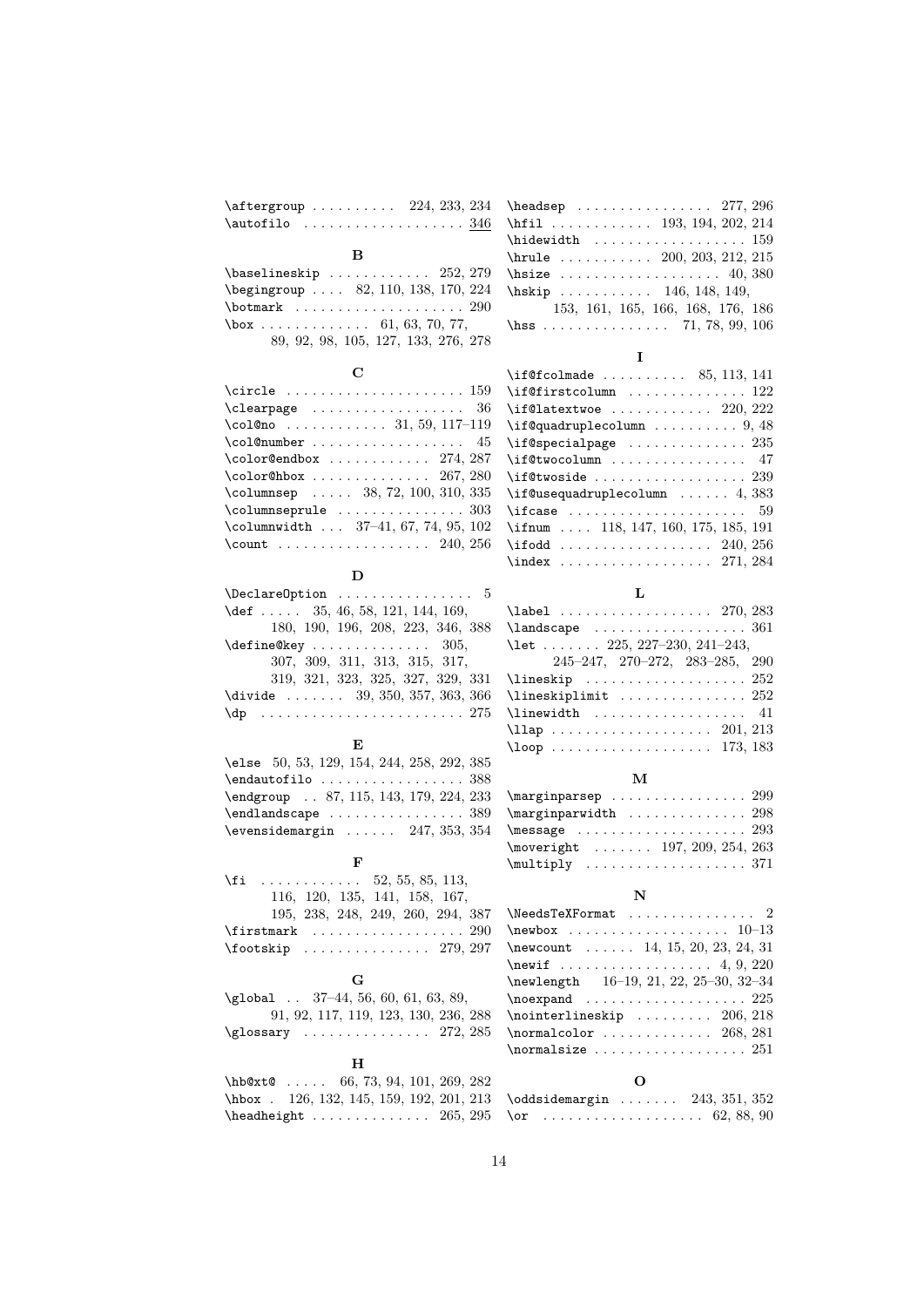| P                                                                             | $\binom{231}{}$                                         |
|-------------------------------------------------------------------------------|---------------------------------------------------------|
|                                                                               | $\setminus$ stepcounter  289                            |
| $\text{paperheight} \dots \dots \dots \dots \dots \ 355$                      |                                                         |
| \paperwidth 348                                                               | т                                                       |
|                                                                               | $\text{textheight} \ldots \ldots \ldots \ldots 66, 73,$ |
| $\partial$ .                                                                  | 94, 101, 126, 132, 288, 367-369, 379                    |
| $\Process$ Options  6                                                         | $\text{textwidth}$ 37, 64,                              |
| $\mathcal{L}$                                                                 | 93, 124, 131, 269, 282, 372-375, 380                    |
| $\ProvidesPackage$ 3                                                          | \topmargin  199, 211, 261, 358, 359                     |
|                                                                               |                                                         |
| Q                                                                             |                                                         |
| $\quadruplecolumn$ $35, 384$                                                  | v                                                       |
|                                                                               | $\forall$ box  64, 93, 124, 131, 198, 200,              |
| $\mathbf{R}$                                                                  | 203, 210, 212, 215, 231, 264, 265                       |
| $\{raged bottom \dots r \dots r \dots 302\}$                                  | $\forall$ i1 107, 134, 266                              |
|                                                                               | \vrule $67, 74, 95, 102,$                               |
| \relax  39, 45, 194, 306, 308, 310, 360                                       | 150, 155, 162, 201, 202, 213, 214                       |
| $\text{Prepeat}$ 178, 188                                                     | $\forall$ vsize  379, 381, 382                          |
| $\begin{array}{ccc} \text{RequirePackage} & \text{} & \text{7,8} \end{array}$ | \vskip  72, 79, 100, 128, 199, 204,                     |
| $\text{\textcircled{font}} \ldots \ldots \ldots \ldots 250$                   | 205, 211, 216, 217, 261, 262, 277                       |
|                                                                               | \vss 65, 125, 200, 203, 207, 212, 215, 219              |
| S                                                                             | $\forall$ rtop  255                                     |
| $\setminus$ set@typeset@protect  232, 234                                     |                                                         |
| $\setminus$ setbox  61,                                                       | z                                                       |
| 63, 64, 89, 92, 93, 124, 131, 265                                             | \zQ 56, 240, 252, 256, 275                              |
| $\setminus$ setkeys  347                                                      |                                                         |